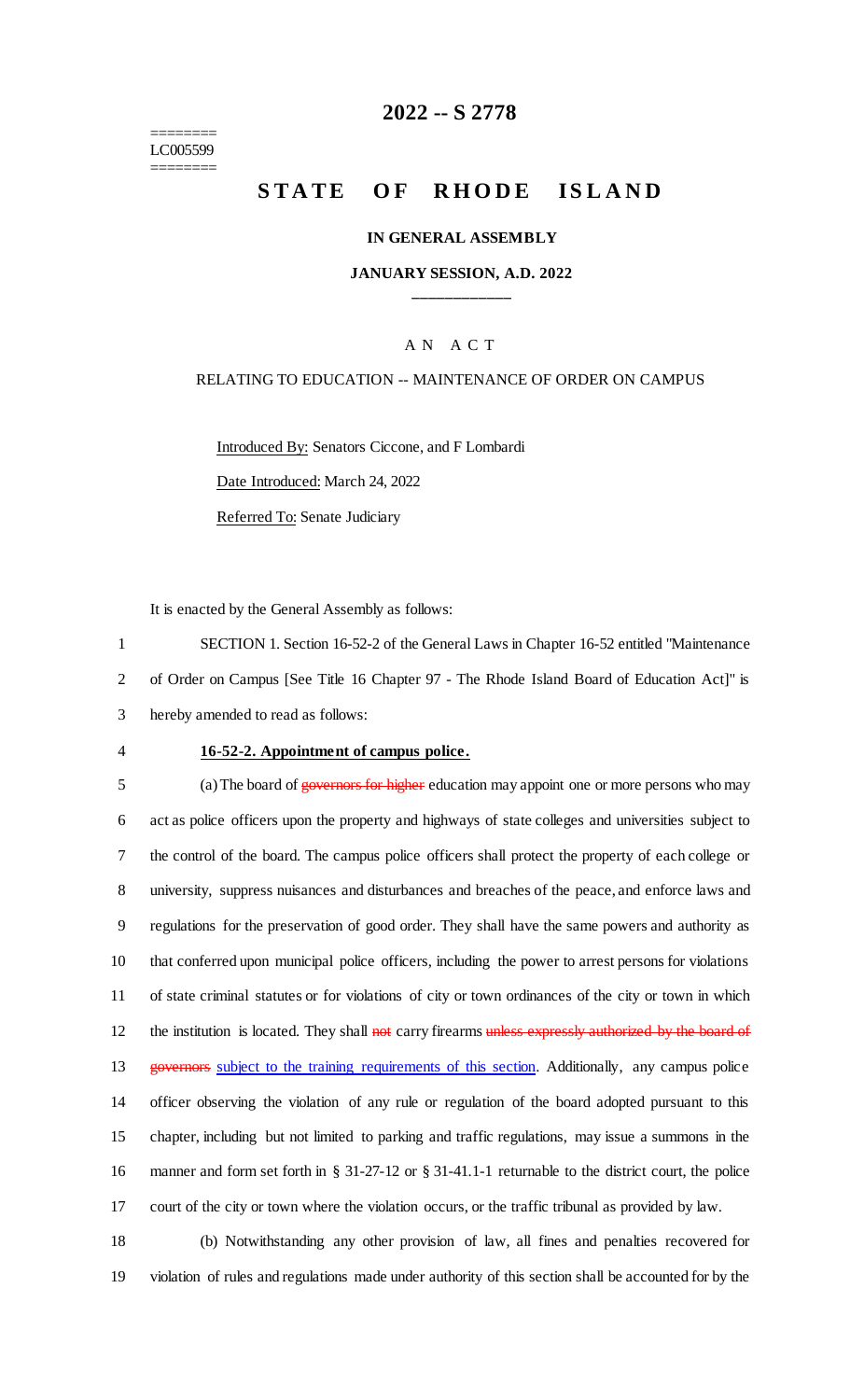appropriate authority, which shall forward all fines or penalties for nonmoving traffic violations to the general treasurer for use by the college or university on whose campus the citation or violation was issued in accordance with § 16-32-27.

- (c) Campus police and peace officers shall, prior to October 1, 2022, complete a course of
- firearm instruction as provided by the Rhode Island police officers commission on standards and
- training, with approval of the commissioner of public safety and shall be subject to in service
- 7 training requirements of chapter 28 of title 42, the standardized training requirements of § 42-28.2-
- 8 8.3, and shall be afforded all rights, duties and responsibility of chapter 28.6 of title 42 ("law
- enforcement officers' bill of rights").
- (d) The board of education shall adopt rules and regulations for the purposes of 11 implementing the provisions of this chapter.
- SECTION 2. Section 42-28.6-1 of the General Laws in Chapter 42-28.6 entitled "Law Enforcement Officers' Bill of Rights" is hereby amended to read as follows:
- 

#### **42-28.6-1. Definitions -- Payment of legal fees.**

As used in this chapter, the following words have the meanings indicated:

 (1) "Law enforcement officer" means any permanently employed city or town police officer, state police officer, permanent law enforcement officer of the department of environmental 18 management, campus police officer as set forth in § 16-52-2, or those employees of the airport corporation of Rhode Island who have been granted the authority to arrest by the director of said corporation. However this shall not include the chief of police and/or the highest ranking sworn officer of any of the departments including the director and deputy director of the airport corporation of Rhode Island.

 (2)(i) "Hearing committee" means a committee which is authorized to hold a hearing on a complaint against a law enforcement officer and which consists of three (3) active or retired law enforcement officers from within the state of Rhode Island, other than chiefs of police, who have had no part in the investigation or interrogation of the law enforcement officer. The committee shall be composed of three (3) members; one member selected by the chief or the highest ranking officer of the law enforcement agency, one member selected by the aggrieved law enforcement officer and the third member shall be selected by the other two (2) members. In the event that the other two (2) members are unable to agree within five (5) days, then either member will make application to the presiding justice of the superior court and the presiding justice shall appoint the third member who shall be an active law enforcement officer. Upon written application by a majority of the hearing committee, the presiding justice, in his or her discretion, may also appoint legal counsel to assist the hearing committee.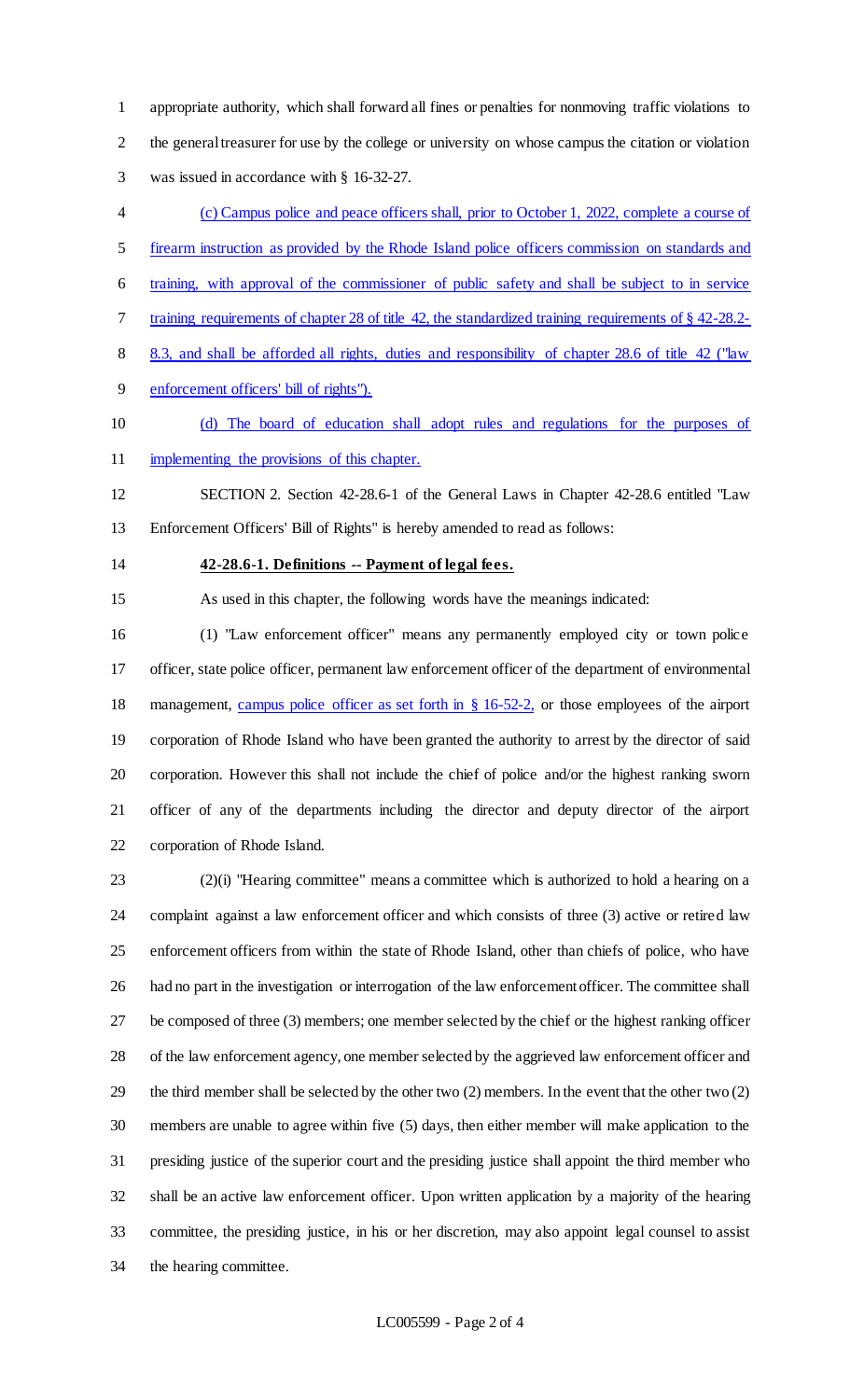- (ii) The law enforcement agency and the law enforcement officer under investigation shall each be responsible to pay fifty percent (50%) of the legal fee of the appointed legal counsel for the hearing committee; provided, however, that on motion made by either party, the presiding justice shall have the authority to make a different disposition as to what each party is required to pay toward the appointed legal counsel's legal fee.
- (3) "Hearing" means any meeting in the course of an investigatory proceeding, other than an interrogation at which no testimony is taken under oath, conducted by a hearing committee for the purpose of taking or adducing testimony or receiving evidence.
- 

SECTION 3. This act shall take effect upon passage.

======== LC005599 ========